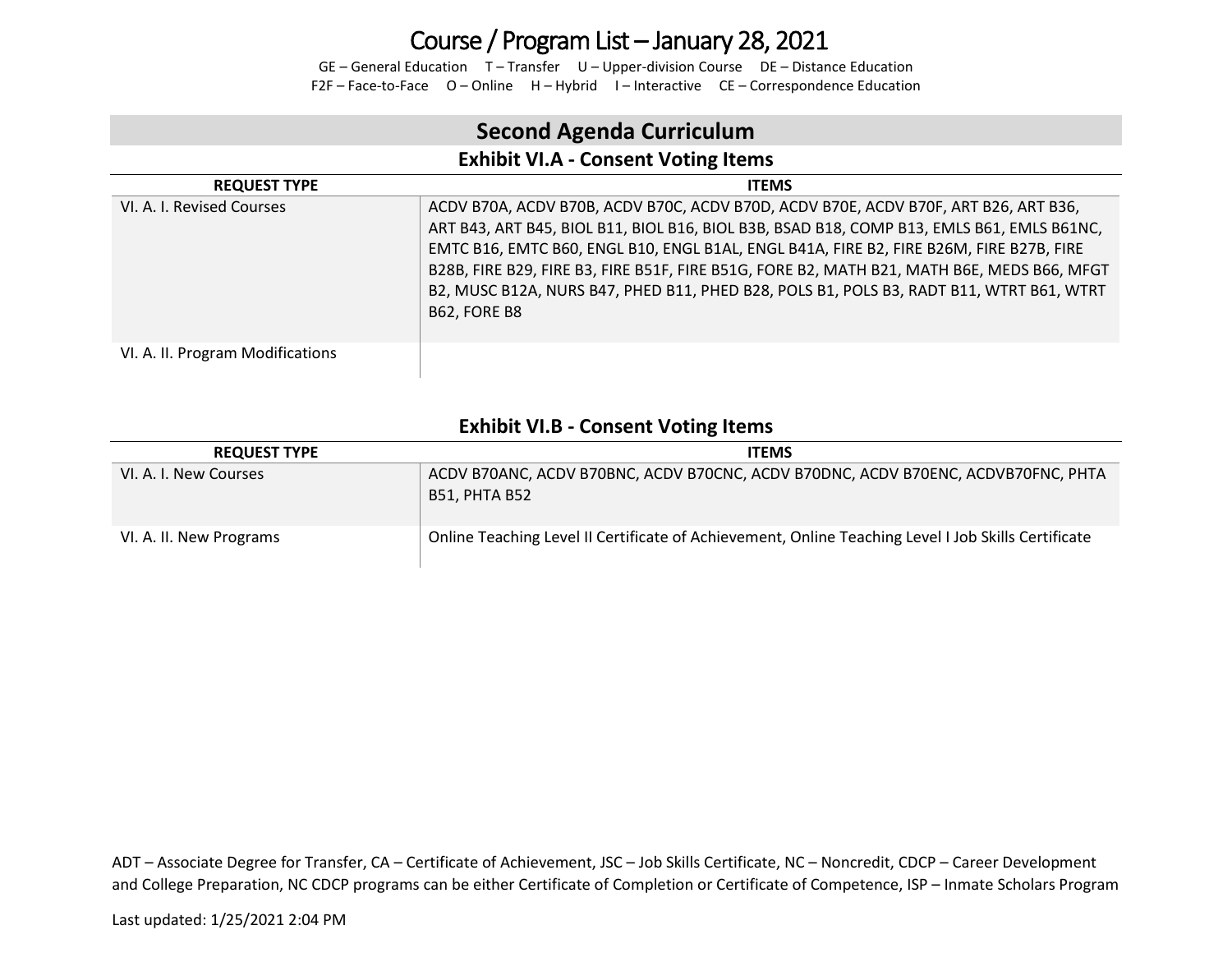GE – General Education T – Transfer U – Upper-division Course DE – Distance Education F2F – Face-to-Face O – Online H – Hybrid I – Interactive CE – Correspondence Education

#### **Exhibit VI.C - DE Voting Items**

| <b>REQUEST TYPE</b>                 | <b>ITEMS</b>                                                                                                                                                                                                                                                                                                                                                                                                                                                                                                                                                                             |
|-------------------------------------|------------------------------------------------------------------------------------------------------------------------------------------------------------------------------------------------------------------------------------------------------------------------------------------------------------------------------------------------------------------------------------------------------------------------------------------------------------------------------------------------------------------------------------------------------------------------------------------|
| Courses Requesting DE (Spring 2021) | ARCH B11, ARCH B21, ARCH B21, ARCH B6, BSAD B64, BSAD B66A, BSAD B66B, BSAD B66C, BSAD<br>B67A, BSAD B67B, BSAD B67C, BSAD B68, BSAD B85, BSAD B89A, CNST B1, ENGL B25B, ENGR<br>B19C, ENGR B70, HIST B2, HIST B17A, HIST B17B, HMSV B5, JRNL B15, JRNL B26, MEDS B66, MUSC<br>B18A, MUSC B21A, MUSC B230A, MUSC B230B, MUSC B230C, MUSC B5A, MUSC B5B, PHYS B2B,<br>PHYS B4B, PHYS B4C, THEA B16, THEA B18, WELD B53A, WELD B53B, WELD B55A, WELD B55B,<br>WELD B55D, WELD B74A, WELD B74B, WOOD B50                                                                                    |
| Courses Requesting DE (Summer 2021) | ACDV B70A, ACDV B70B, ACDV B70C, ACDV B70D, ACDV B70E, ACDV B70F, ART B26, ART B36,<br>ART B43, ART B45, BIOL B11, BIOL B16, BIOL B3B, BSAD B18, COMP B13, EMLS B61, EMLS B61NC,<br>EMTC B16, EMTC B60, ENGL B10, ENGL B1AL, ENGL B41A, FIRE B2, FIRE B26M, FIRE B27B, FIRE<br>B28B, FIRE B29, FIRE B3, FIRE B51F, FIRE B51G, FORE B2, MATH B21, MATH B6E, MEDS B66, MFGT<br>B2, MUSC B12A, NURS B47, PHED B11, PHED B28, POLS B1, POLS B3, RADT B11, WTRT B61, WTRT<br>B62, FORE B8, ACDV B70ANC, ACDV B70BNC, ACDV B70CNC, ACDV B70DNC, ACDV B70ENC,<br>ACDVB70FNC, PHTA B51, PHTA B52 |

### **Exhibit VI.D - CE Voting Items**

| <b>REQUEST TYPE</b>                 | <b>ITEMS</b>                                                                                                                        |
|-------------------------------------|-------------------------------------------------------------------------------------------------------------------------------------|
| Courses Requesting CE (Spring 2021) | ANTH B1L, ANTH B3, BSAD B18, BSAD B29, BSAD B5, ECON B2, HIST B2, HIST B17A, HIST B17B,<br>INDA B143, INDA B144, MUSC B22, MUSC B27 |
| Courses Requesting CE (Summer 2021) | ART B36, ENGL B10, ENGL B1AL, ENGL B41A, FIRE B2, POLS B1, POLS B3,                                                                 |

#### **Exhibit VI.E - GE Voting Items**

| <b>REQUEST TYPE</b>                    | ITEMS          |
|----------------------------------------|----------------|
| Courses Requesting New or Resubmission | <b>FORE B8</b> |
| for GE                                 |                |

ADT – Associate Degree for Transfer, CA – Certificate of Achievement, JSC – Job Skills Certificate, NC – Noncredit, CDCP – Career Development and College Preparation, NC CDCP programs can be either Certificate of Completion or Certificate of Competence, ISP – Inmate Scholars Program

Last updated: 1/25/2021 2:04 PM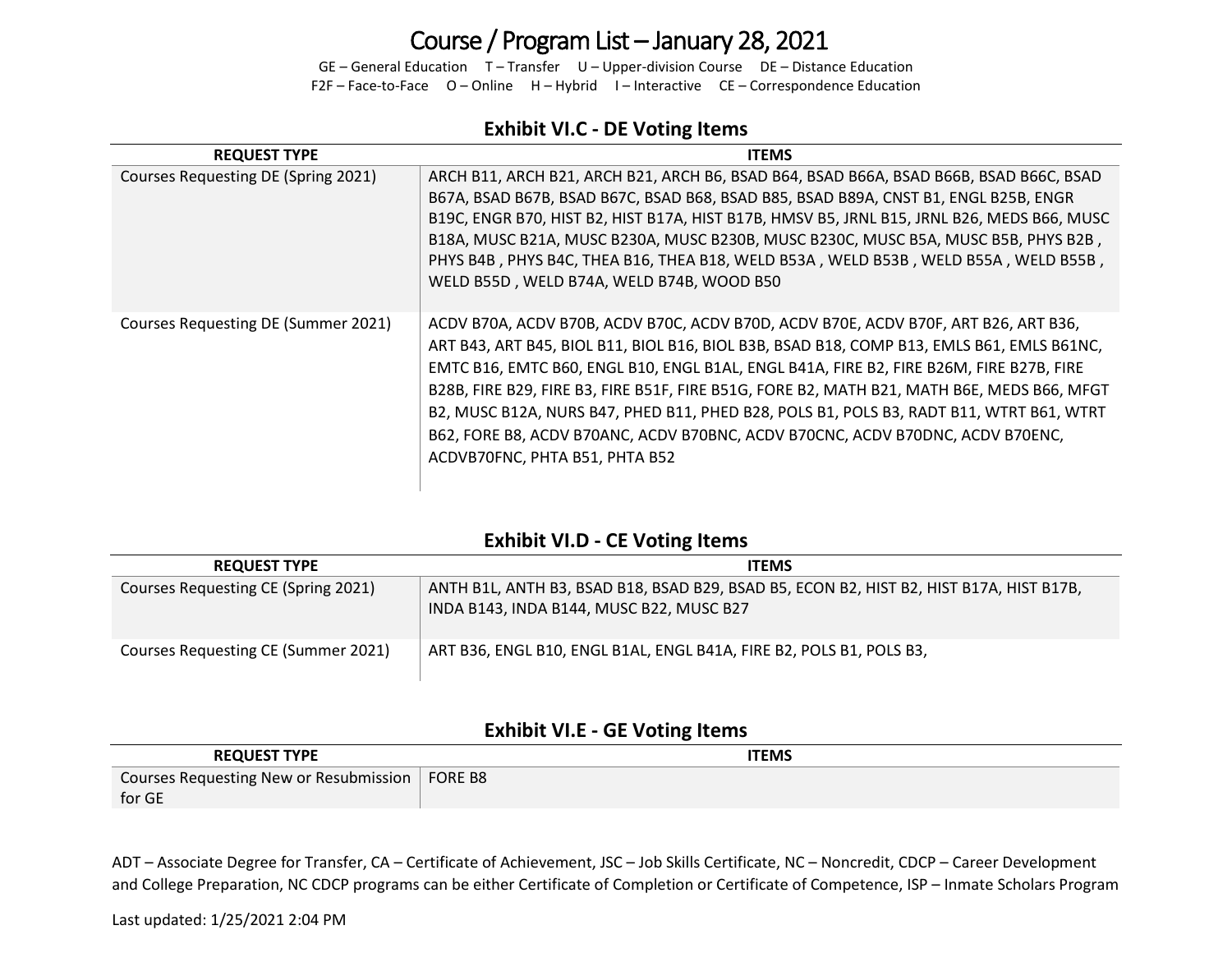GE – General Education T – Transfer U – Upper-division Course DE – Distance Education F2F – Face-to-Face O – Online H – Hybrid I – Interactive CE – Correspondence Education

### **Second Agenda Courses**

| <b>Review</b><br>Team(s) | Course                | <b>Course Title</b>                                               | <b>Units</b>   | <b>Current</b><br><b>Attributes</b> | <b>Attributes</b><br>Requested | <b>Request Type</b>    |
|--------------------------|-----------------------|-------------------------------------------------------------------|----------------|-------------------------------------|--------------------------------|------------------------|
| A, DE                    | ACDV B70A             | Time Management Strategies for<br><b>Academic Success</b>         | 0.5            | F2F, H, O, I                        | DE: H, O, I                    | <b>Course Revision</b> |
| A, DE                    | <b>ACDV</b><br>B70ANC | Time Management Strategies for<br><b>Academic Success</b>         | $\mathbf 0$    |                                     | F2F; DE: H, O,                 | New Course             |
| B, DE                    | ACDV B70B             | Note Taking Strategies for Academic<br><b>Success</b>             | 0.5            | F2F, H, O, I                        | DE: H, O, I                    | <b>Course Revision</b> |
| B, DE                    | <b>ACDV</b><br>B70BNC | Note Taking Strategies for Academic<br><b>Success</b>             | $\mathbf 0$    |                                     | F2F; DE: H, O,                 | <b>New Course</b>      |
| C, DE                    | ACDV B70C             | <b>Textbook Reading Strategies for</b><br><b>Academic Success</b> | 0.5            | F2F, H, O, I                        | DE: H, O, I                    | <b>Course Revision</b> |
| C, DE                    | ACDV<br>B70CNC        | <b>Textbook Reading Strategies for</b><br><b>Academic Success</b> | $\mathbf 0$    |                                     | F2F; DE: H, O,                 | New Course             |
| D, DE                    | ACDV B70D             | <b>Test Taking Strategies For Academic</b><br><b>Success</b>      | 0.5            | F2F, H, O, I                        | DE: H, O, I                    | <b>Course Revision</b> |
| D, DE                    | ACDV<br>B70DNC        | <b>Test Taking Strategies For Academic</b><br><b>Success</b>      | $\mathbf 0$    |                                     | F2F; DE: H, O,                 | New Course             |
| E, DE                    | ACDV B70E             | <b>Memory Strategies For Academic</b><br><b>Success</b>           | 0.5            | F2F, H, O, I                        | DE: H, O, I                    | <b>Course Revision</b> |
| E, DE                    | <b>ACDV</b><br>B70ENC | Memory Strategies For Academic Success                            | $\mathbf 0$    |                                     | F2F; DE: H, O,                 | New Course             |
| F, DE                    | ACDV B70F             | Vocabulary Improvement Strategies For<br><b>Academic Success</b>  | 0.5            | F2F, H, O, I                        | DE: H, O, I                    | <b>Course Revision</b> |
| G, DE                    | ACDVB70FNC            | Vocabulary Improvement Strategies For<br><b>Academic Success</b>  | $\mathsf 0$    |                                     | DE: H, O, I                    | New Course             |
| H, DE                    | ART B26               | Video Production I                                                | 3              | F2F, T, H, O, I                     | DE: H, O, I                    | <b>Course Revision</b> |
| G, DE, GE                | ART B36               | Survey of Western Art II                                          | 3              | T, GE, F2F, H, O, I                 | DE: H, O, I, C                 | <b>Course Revision</b> |
| B, DE                    | ART B43               | <b>Video Production II</b>                                        | 3              | F2F, T, H, O, I                     | DE: H, O, I                    | <b>Course Revision</b> |
| C, DE                    | ART B45               | <b>Animation II</b>                                               | 3              | F2F, T, H, O, I                     | DE: H, O, I                    | <b>Course Revision</b> |
| H, DE, GE                | BIOL B11              | <b>Concepts of Biology</b>                                        | $\overline{a}$ | T, G, F2F, H, O, I                  | DE: H, O, I                    | <b>Course Revision</b> |
| A, DE, GE                | <b>BIOL B16</b>       | <b>General Microbiology</b>                                       | 5              | T, GE, F2F, H, O                    | DE: H, O, I                    | <b>Course Revision</b> |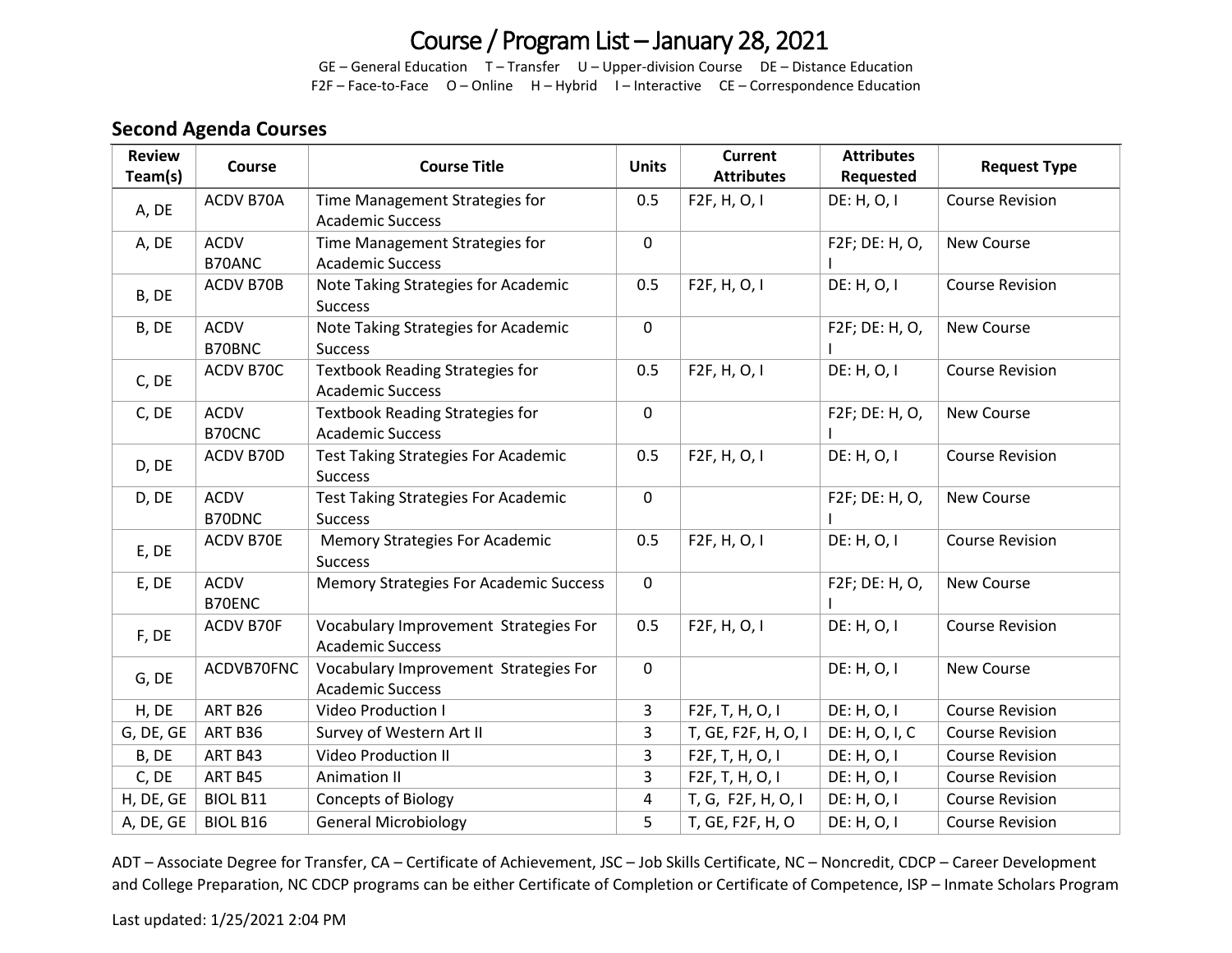GE – General Education T – Transfer U – Upper-division Course DE – Distance Education F2F – Face-to-Face O – Online H – Hybrid I – Interactive CE – Correspondence Education

| C, DE, GE | <b>BIOL B3B</b>  | <b>General Biology II</b>                                        | 5              | T, GE, F2F, H, O          | DE: H, O, I    | <b>Course Revision</b>                    |
|-----------|------------------|------------------------------------------------------------------|----------------|---------------------------|----------------|-------------------------------------------|
| D, DE     | <b>BSAD B18</b>  | <b>Business Law</b>                                              | 3              | T, F2F, H, O, I           | DE: H, O, I    | <b>Course Revision</b>                    |
| E, DE     | COMP B13         | <b>Computer Architecture and Organization</b>                    | 3              | T, F2F, H, O, I           | DE: H, I       | <b>Course Revision</b>                    |
| F, DE     | EMLS B61         | <b>Intermediate Reading</b>                                      | $\overline{4}$ | F2F, H, O, I              | DE: H, O, I    | <b>Course Revision</b>                    |
| G, DE     | EMLS B61NC       | <b>Intermediate Reading</b>                                      | 0              | F <sub>2</sub> F, H, O, I | DE: H, O, I    | <b>Course Revision</b>                    |
| G, DE     | EMTC B16         | Paramedic Clinical Lab                                           | 3.5            | F2F, T                    | DE: H          | <b>Course Revision</b>                    |
| H, DE     | EMTC B60         | <b>Paramedic Preparation</b>                                     | 1.5            | F2F, H, I                 | DE: H, I       | <b>Course Revision</b>                    |
| A, DE, GE | ENGL B10         | Introduction to Shakespeare                                      | $\mathbf{3}$   | F2F, T, G, H, O, I,<br>C  | DE: H, O, I, C | <b>Course Revision</b>                    |
| H, DE     | <b>ENGL B1AL</b> | <b>Expository Composition with</b><br>Supplemental Instruction   |                |                           |                | <b>Course Revision</b>                    |
| A, DE     | ENGL B41A        | <b>Introduction to Creative Writing</b>                          |                |                           |                | <b>Course Revision</b>                    |
| H, DE     | FIRE B2          | Principles of Fire and Emergency Services<br>Safety and Survival | $\overline{3}$ | T, F2F, H, O, C           | DE: H, O, I, C | <b>Course Revision</b>                    |
| A, DE     | FIRE B26M        | Display Processor                                                | $\mathbf{1}$   | T, F2F                    | DE: H, I       | <b>Course Revision</b>                    |
| B, DE     | FIRE B27B        | 1-300 Incident Command System                                    | $\mathbf{1}$   | T, F2F                    | DE: H, O, I    | <b>Course Revision</b>                    |
| C, DE     | FIRE B28B        | L-280 Followership to Leadership                                 | 0.5            | T, F2F                    | DE: H, I       | <b>Course Revision</b>                    |
| E, DE     | <b>FIRE B29</b>  | S-212 Wildland Fire Chain Saws                                   | $\overline{2}$ | F2F, T                    | DE: H, I       | <b>Course Revision</b>                    |
| D, DE     | FIRE B3          | Fire Command, Strategy, & Tactics                                | 3              | T, F2F                    | DE: H, O, I    | <b>Course Revision</b>                    |
| H, DE     | FIRE B51F        | Fire Investigation 1A                                            | 0.5            | F <sub>2F</sub>           | DE: H, I       | <b>Course Revision</b>                    |
| A, DE     | FIRE B51G        | Training Instructor 1A                                           | 0.5            | F <sub>2F</sub>           | DE: H, I       | <b>Course Revision</b>                    |
| E, DE, GE | FORE B2          | <b>Principles of Natural Resources</b><br>Conservation           | 3              | T, F2F, H, O              | DE: H          | <b>Course Revision</b>                    |
| GE, DE    | FORE B8          | Ecology                                                          | $\overline{3}$ | T-F2F-H                   | G; DE:H, O, I  | Course Revision; New<br><b>GE Request</b> |
| F, DE     | MATH B21         | <b>Special Projects in Mathematics</b>                           | $\mathbf{1}$   | <b>T, F2F</b>             | DE: H, I       | <b>Course Revision</b>                    |
| G, DE, GE | MATH B6E         | <b>Elementary Linear Algebra</b>                                 | 3              | T, G, F2F, H, O, I        | DE: H, O, I    | <b>Course Revision</b>                    |
| H, DE     | MEDS B66         | Intravenous Therapy and Blood<br>Withdrawal                      | $\overline{2}$ | F <sub>2F</sub>           | DE: H          | <b>Course Revision</b>                    |
| DE        | MFGT B2          | CNC Lathe Programming & Operation                                | 3              | T-F2F-H                   | DE: H          | <b>Course Revision</b>                    |
| D, DE     | MUSC B12A        | College Orchestra                                                | $\mathbf{1}$   | T, G, F2F; DE: H,<br>0, 1 | DE: H, O, I    | <b>Course Revision</b>                    |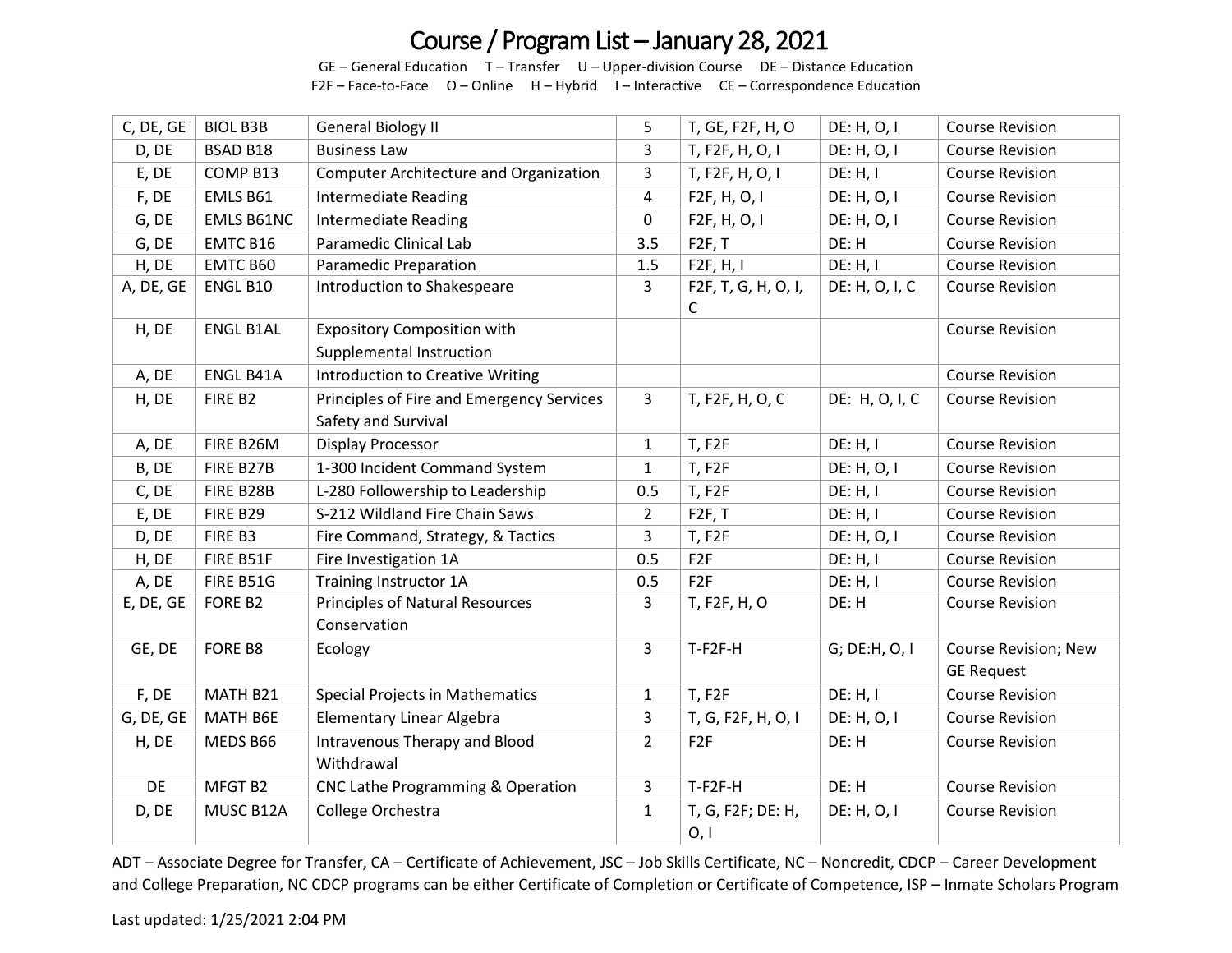GE – General Education T – Transfer U – Upper-division Course DE – Distance Education F2F – Face-to-Face O – Online H – Hybrid I – Interactive CE – Correspondence Education

| C, DE     | <b>NURS B47</b>    | Nursing Care of Maternal Newborn<br>Patients                      | 3              | F2F, H, I                | DE: H, I        | <b>Course Revision</b> |
|-----------|--------------------|-------------------------------------------------------------------|----------------|--------------------------|-----------------|------------------------|
| A, DE, GE | PHED B11           | Intercollegiate Competition for Men:<br>Basketball                | $0.5 - 3$      | F2F, T, G                | DE: H, I        | <b>Course Revision</b> |
| B, DE, GE | PHED B28           | Intercollegiate Competition for Women:<br>Basketball              | $0.5 - 3$      | F2F, T, G                | DE: H, I        | <b>Course Revision</b> |
| C, DE     | PHTA B51           | Kinesiology for the PTA                                           | 3              |                          | F2F; DE: H      | <b>New Course</b>      |
| F, DE     | PHTA B52           | Physical Agents/Modalities for the PTA                            | 3              |                          | F2F; DE: H      | New Course             |
| D, DE, GE | POLS <sub>B1</sub> | American Government: National, State<br>and Local                 | $\overline{3}$ | F2F, T, G, H, O, I<br>C  | DE: H, O, I, C  | <b>Course Revision</b> |
| H, DE, GE | POLS <sub>B3</sub> | <b>International Politics</b>                                     | 3              | F2F, T, G, H, O, I,<br>C | DE: H, O, I, C  | <b>Course Revision</b> |
| A, DE     | RADT B11           | Radiographic Pathology                                            | $\overline{2}$ | F2F, T                   | DE: H           | <b>Course Revision</b> |
| F, DE     | WTRT B61           | <b>Advanced Water Treatment</b>                                   | 3              | F <sub>2F</sub>          | DE: H, O, I     | <b>Course Revision</b> |
| G, DE     | WTRT B62           | <b>Advanced Water Distribution</b>                                | 3              | F <sub>2F</sub>          | DE: H, O, I     | <b>Course Revision</b> |
| A, DE     | <b>NURS B90NC</b>  | Practical Vaccine Administration and<br><b>Injection Training</b> | $\mathbf 0$    |                          | F2F; DE: H, I   | <b>New Course</b>      |
|           | HIST B2            |                                                                   |                |                          | CE; DE: H, O, I | CE and DE Only         |
|           | HIST B30A          |                                                                   |                |                          | CE; DE: H, O, I | CE and DE Only         |
|           | HIST B30B          |                                                                   |                |                          | CE; DE: H, O, I | CE and DE Only         |
|           | <b>ANTH B1L</b>    |                                                                   |                |                          | <b>CE</b>       | CE Only                |
|           | ANTH B3            |                                                                   |                |                          | <b>CE</b>       | CE Only                |
|           | <b>BSAD B18</b>    |                                                                   |                |                          | <b>CE</b>       | CE Only                |
|           | <b>BSAD B29</b>    |                                                                   |                |                          | <b>CE</b>       | CE Only                |
|           | <b>BSAD B5</b>     |                                                                   |                |                          | <b>CE</b>       | CE Only                |
|           | ECON B2            |                                                                   |                |                          | <b>CE</b>       | CE Only                |
|           | HIST B17A          |                                                                   |                |                          | <b>CE</b>       | CE Only                |
|           | HIST B17B          |                                                                   |                |                          | <b>CE</b>       | CE Only                |
|           | <b>INDA B143</b>   |                                                                   |                |                          | <b>CE</b>       | CE Only                |
|           | <b>INDA B144</b>   |                                                                   |                |                          | <b>CE</b>       | CE Only                |
|           | MUSC B22           |                                                                   |                |                          | <b>CE</b>       | CE Only                |
|           | MUSC B27           |                                                                   |                |                          | <b>CE</b>       | CE Only                |
|           | ARCH B11           |                                                                   |                |                          | DE: H, O, I     | DE Only                |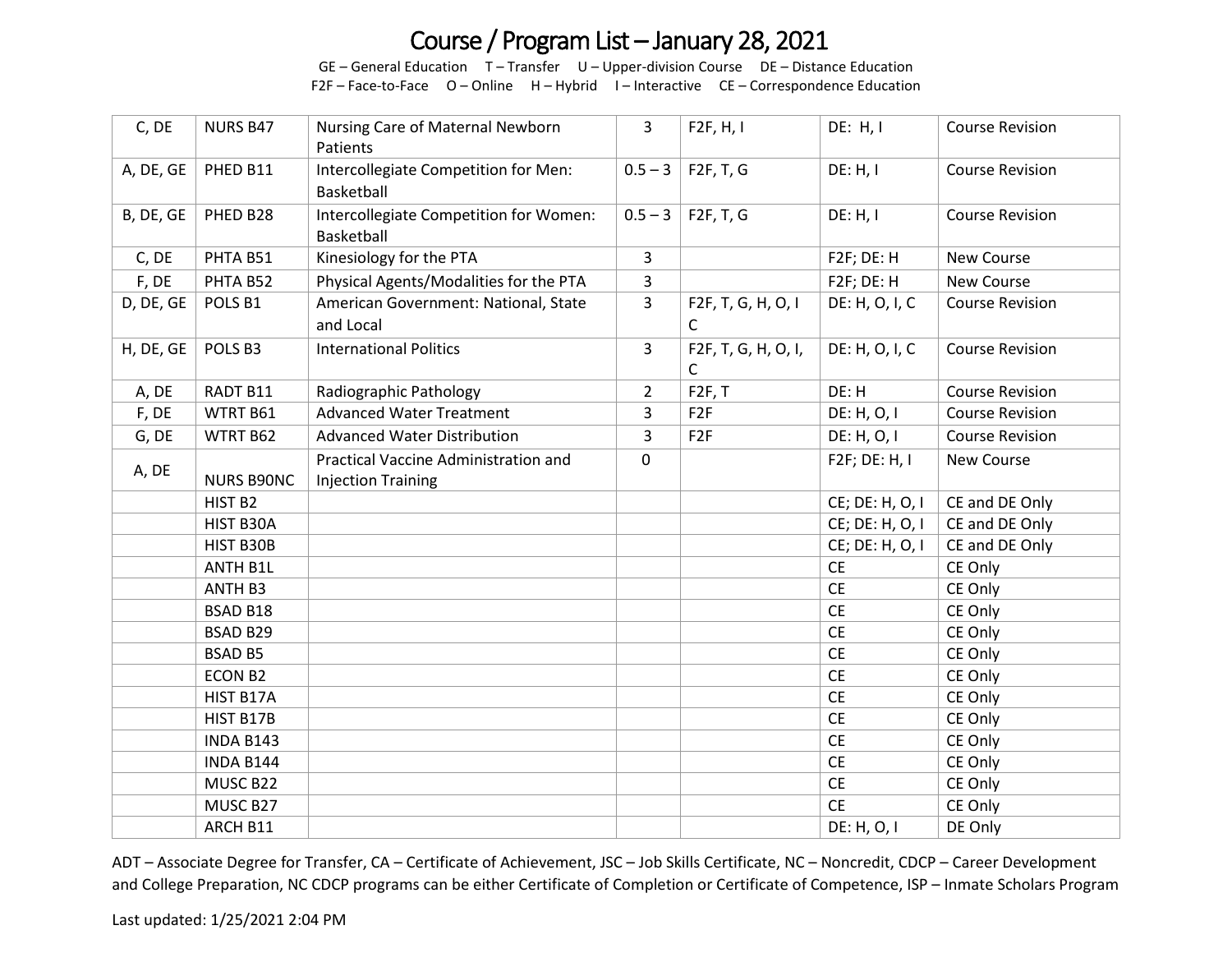GE – General Education T – Transfer U – Upper-division Course DE – Distance Education F2F – Face-to-Face O – Online H – Hybrid I – Interactive CE – Correspondence Education

| ARCH B21         | DE: H, O, I | DE Only |
|------------------|-------------|---------|
| ARCH B21         | DE: H, O, I | DE Only |
| ARCH B6          | DE: H, I    | DE Only |
| <b>BSAD B64</b>  | DE: H, O, I | DE Only |
| <b>BSAD B66A</b> | DE: H, O, I | DE Only |
| <b>BSAD B66B</b> | DE: H, O, I | DE Only |
| <b>BSAD B66C</b> | DE: H, O, I | DE Only |
| <b>BSAD B67A</b> | DE: H, O, I | DE Only |
| <b>BSAD B67B</b> | DE: H, O, I | DE Only |
| <b>BSAD B67C</b> | DE: H, O, I | DE Only |
| BSAD B68         | DE: H, O, I | DE Only |
| <b>BSAD B85</b>  | DE: H, O, I | DE Only |
| <b>BSAD B89A</b> | DE: H, O, I | DE Only |
| <b>CNST B1</b>   | DE: H, O, I | DE Only |
| ENGL B25B        | DE: H, O, I | DE Only |
| ENGR B19C        | DE: H, O, I | DE Only |
| ENGR B70         | DE: H, O, I | DE Only |
| HMSV B5          | DE: H, O, I | DE Only |
| JRNL B15         | DE: O, H, I | DE Only |
| JRNL B26         | DE: O, H, I | DE Only |
| MEDS B66         | DE: H, I    | DE Only |
| MUSC B18A        | DE: 0, H, I | DE Only |
| MUSC B21A        | DE: 0, H, I | DE Only |
| MUSC B230A       | DE: 0, H, I | DE Only |
| MUSC B230B       | DE: 0, H, I | DE Only |
| MUSC B230C       | DE: 0, H, I | DE Only |
| MUSC B5A         | DE: O, H, I | DE Only |
| MUSC B5B         | DE: 0, H, I | DE Only |
| PHYS B2B         | DE: H, O, I | DE Only |
| PHYS B4B         | DE: H, O, I | DE Only |
| PHYS B4C         | DE: H, O, I | DE Only |
| THEA B16         | DE: H, O, I | DE Only |
| THEA B18         | DE: H, I    | DE Only |